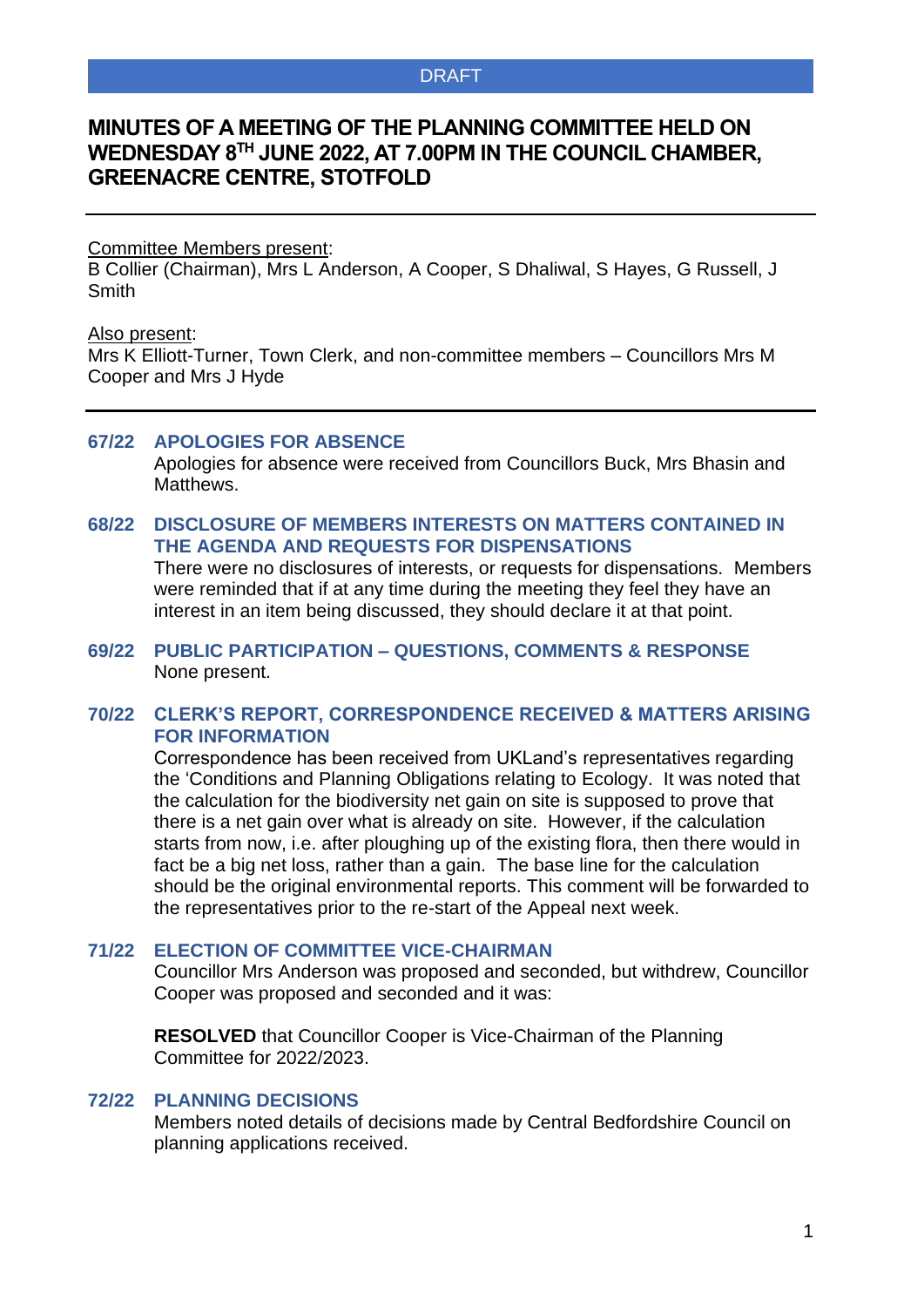## **73/22 PLANNING APPLICATIONS**

**RESOLVED** that the comments made on the applications as listed and forming part of these minutes be forwarded to the Central Bedfordshire Council Planning department.

## **74/22 CONSIDERATION OF APPLICATIONS BY CENTRAL BEDS DEVELOPMENT MANAGEMENT COMMITTEE**

It is not considered necessary to call in any applications for consideration by the Central Bedfordshire Council Development Management Committee.

## **75/22 ITEMS FOR INFORMATION PURPOSES, RELEVANT TO THIS COMMITTEE ONLY**

With no further business, the meeting closed at 7.16pm.

#### **MINUTES APPROVED (date):**

## **SIGNED BY CHAIRMAN:**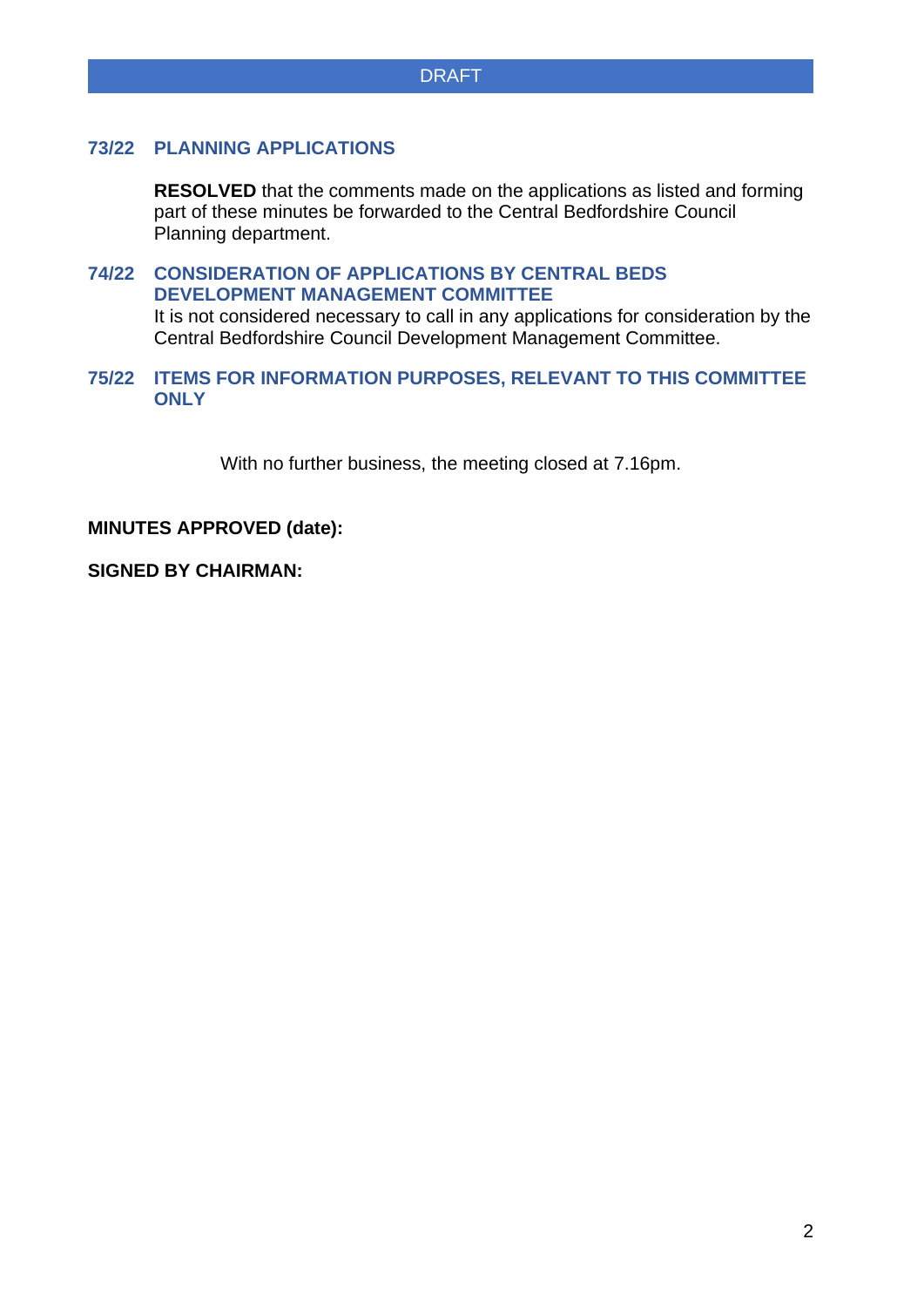## **Planning Decisions Report**

Committee meeting: 8<sup>th</sup> June 2022 Decisions of Local Planning Authority, Central Bedfordshire Council on applications received.

## [CB/22/00722/FULL](http://plantech.centralbedfordshire.gov.uk/PLANTECH/DCWebPages/acolnetcgi.gov?ACTION=UNWRAP&RIPNAME=Root.PgeResultDetail&TheSystemkey=627919)

1 Hazel Grove, Stotfold, Hitchin, SG5 4JZ Garage conversion and side/first floor extension **Town Council comments:** no objections **Central Bedfordshire Council Decision:** Approved 25/05/22

#### [CB/22/01027/FULL](http://plantech.centralbedfordshire.gov.uk/PLANTECH/DCWebPages/acolnetcgi.gov?ACTION=UNWRAP&RIPNAME=Root.PgeResultDetail&TheSystemkey=628225)

103 Hitchin Road, Stotfold, Hitchin, SG5 4JE Rear single storey extension **Town Council comments:** no objections **Central Bedfordshire Council Decision:** Approved 13/05/22

#### [CB/22/01292/FULL](http://plantech.centralbedfordshire.gov.uk/PLANTECH/DCWebPages/acolnetcgi.gov?ACTION=UNWRAP&RIPNAME=Root.PgeResultDetail&TheSystemkey=628490)

Land adjacent to No.24 Rook Tree Lane, Stotfold, Hitchin, SG5 4DQ Erection of a single storey dwelling **Town Council comments:** object, the proposed development would constitute overdevelopment of the site, would be incongruous to the style of adjacent dwellings, and if approved, the footway should be maintained for public use **Central Bedfordshire Council Decision:** Withdrawn

## [CB/22/01196/FULL](http://plantech.centralbedfordshire.gov.uk/PLANTECH/DCWebPages/acolnetcgi.gov?ACTION=UNWRAP&RIPNAME=Root.PgeResultDetail&TheSystemkey=628394)

13 Regent Street, Stotfold, Hitchin, SG5 4ED Single storey front and rear extension, two storey side extension and loft dormer to rear. **Town Council comments:** no objections **Central Bedfordshire Council Decision:** Approved 19/05/22

#### [CB/22/01179/FULL](http://plantech.centralbedfordshire.gov.uk/PLANTECH/DCWebPages/acolnetcgi.gov?ACTION=UNWRAP&RIPNAME=Root.PgeResultDetail&TheSystemkey=628377)

83 High Street, Stotfold, Hitchin, SG5 4LD Demolition of existing single storey rear extension, and construction of new single storey rear extension. **Town Council comments:** no objections **Central Bedfordshire Council Decision:** Approved 25/05/22

# [CB/TRE/22/00234](http://plantech.centralbedfordshire.gov.uk/PLANTECH/TPWebPages/acolnetcgi.exe?ACTION=UNWRAP&RIPNAME=Root.PgeTPCaseDetails&TheSystemkey=10735)

10 Queen Street, Stotfold, Hitchin, SG5 4NX Works to trees protected by a Tree Preservation Order MB/89/00006/T1 & T2: canopy to be hedge trimmed to a tight shape and lower canopy is required to be crown lifted by approx 1m to 2 front Yew Trees **Town Council comments:** no objections **Central Bedfordshire Council Decision:** Approved 31/05/22